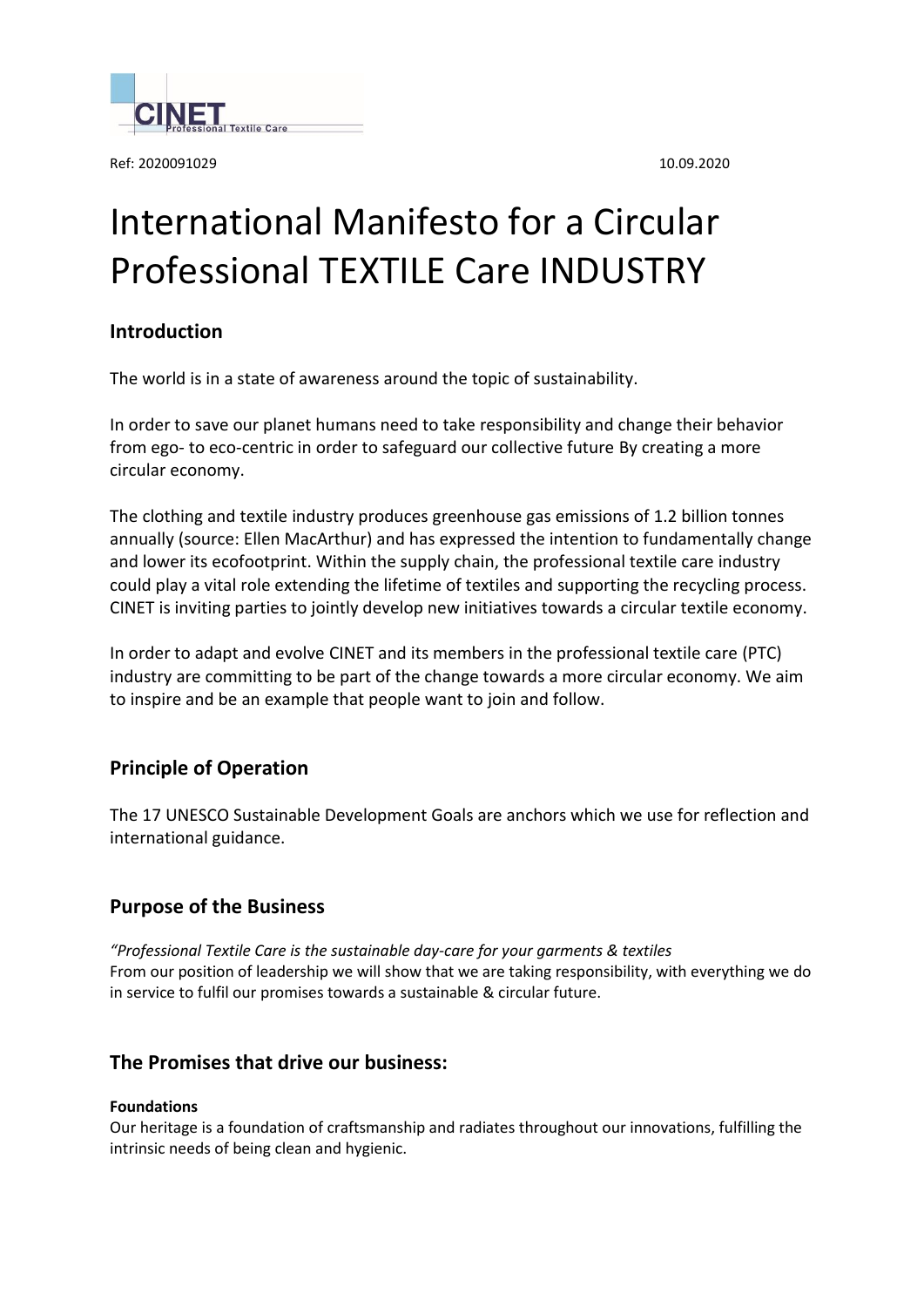

#### **Motivations**

The ambition to excel in making you and your garments/textiles as well as linen shine. We help to unburden you from your laundry and clean textiles in the most sustainable way possible.

### **Communications**

Clothing & textiles are personal, and so are our services and our people In our messaging we exhibit transparency, trustworthiness and premium standards.

#### **People**

Great results are the default expectation and as such it matters who's actually doing the laundry. We want to provide the feeling of relief and happiness in not having to do the laundry themselves, without worries.

# **The promises that we aim to fulfil for our customers:**

### **Craftsmanship**

Protect the world, protect the garments**,** craftsmanship in every step of the way, make a statement, for fashion and for the world.

### **Enjoyment**

Allow yourself to enjoy convenience by acting now.

### **Selfcare**

PTC is about selfcare and rewarding yourself. By being groomed well

#### **Contribution**

Belong to a bigger common goal, be an ambassador for a better future! See instant tangible results on water savings,  $CO<sub>2</sub>$  reduction and lesser microplastics in the ocean through PTC.

24% less CO<sub>2</sub> emission per kilo washed textile

80% of fresh water saved annually per inhabitant

-17,7 million synthetic fibers that end up in our oceans

## Audience

- Add 'elderly at home', construction & maintenance,

#### Message

- Save time & the earth by joining our laundry service